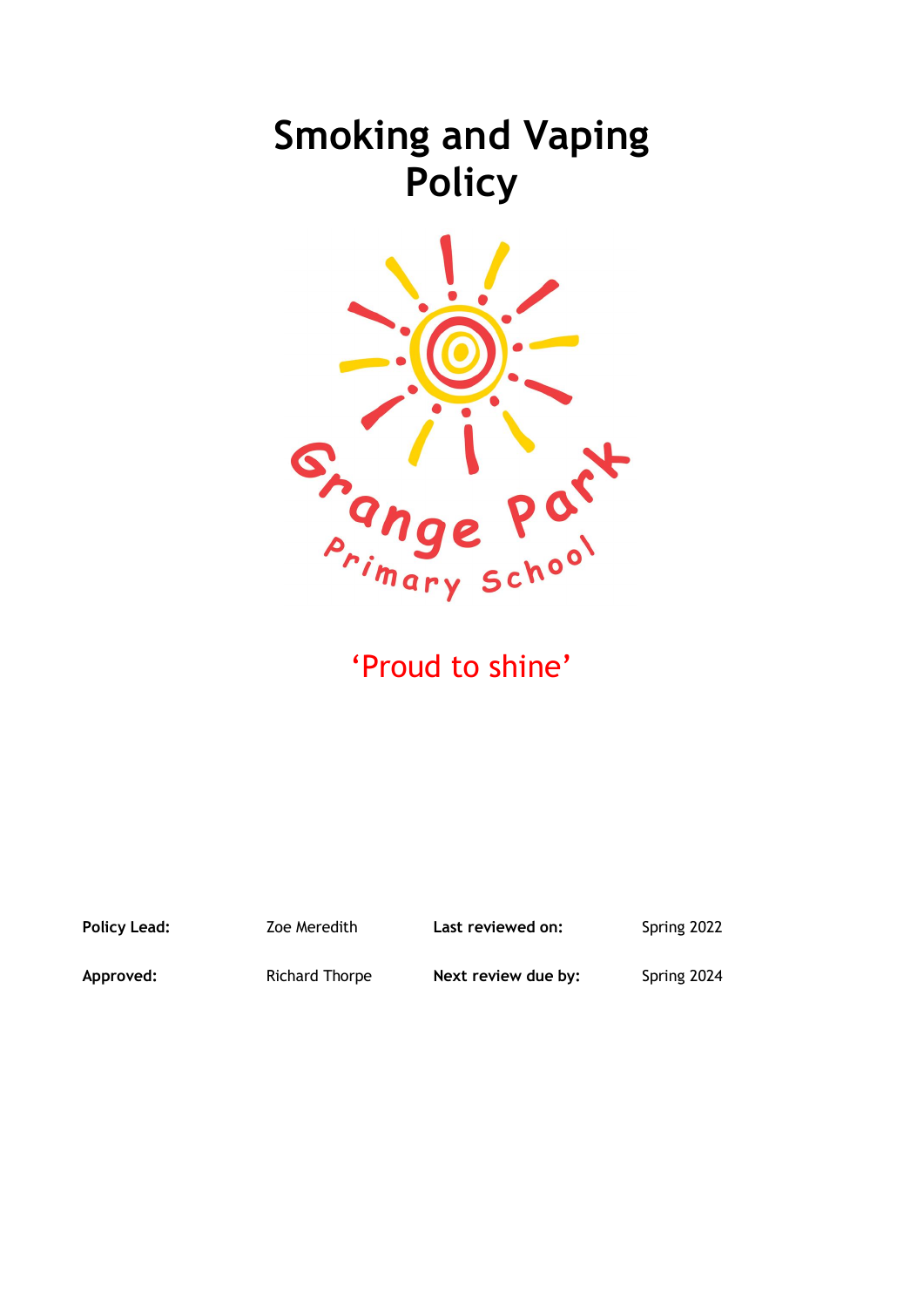# **Introduction**

At Grange Park Primary School, we value the health and welfare of all within our community as a key priority.

We believe that a healthy and safe environment is important in terms of physical well-being and is also a vital factor in promoting emotional health, which in turn will affect the raising of standards.

It is important to us, that our policy and approach to smoking and the use of e-cigarettes (vaping) should reflect changing social attitudes, and actively reflect and support our goals for effective and lasting drugs education.

In developing our school's policy on smoking, we have sought to:

- Build on our commitment to community well-being
- Reinforce our drug education aims
- Reflect LA policy
- Meet DfE guidelines
- Comply with the law on smoking in public places

# **Aims of the Policy**

The policy seeks to:

• Guarantee a healthy working environment and protect the current and future health of employees, members and visitors

- Guarantee the right of non-smokers to breathe in air free from tobacco smoke
- To comply with Health & Safety Legislation and Employment Law
- Raise awareness of the dangers associated with exposure to tobacco smoke
- Take account of the needs of those who smoke and to support those who wish to stop

## **Restrictions on Smoking and the use of e-cigarettes**

In accordance with law on smoking in public places, Grange Park Primary School will not allow smoking or use of e-cigarettes (vaping) in any part of the building.

It is the policy of Grange Park Primary School, that smoking or vaping will not be allowed anywhere on the school premises, including the playing fields.

Smoking is not permitted in any vehicles being used on school business.

The school will also not permit smoking or vaping at any off-site activities, or during educational and other visits.

The above applies to everyone involved with the school community in any way:

- Employees
- Students
- Voluntary helpers
- Governors